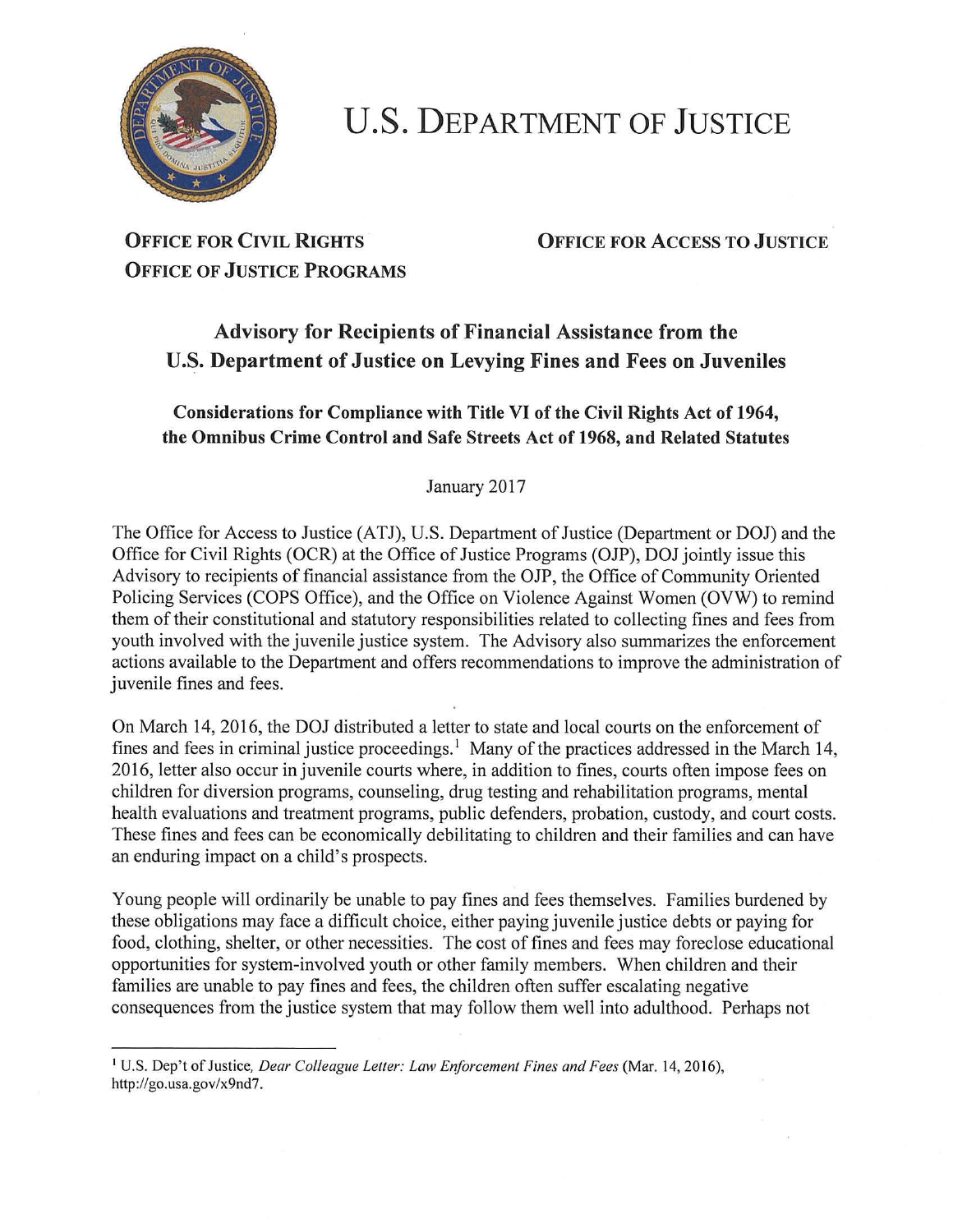surprisingly, given the collateral negative consequences, there is evidence that fines and fees increase the risk of recidivism.<sup>2</sup>

The intent of this Advisory is to assist recipients of financial assistance from the Departmentespecially the leadership of juvenile courts, juvenile probation departments, and other juvenile justice agencies—in ensuring that the imposition and enforcement of fines and fees on juveniles does not violate their constitutional rights, violate the nondiscrimination provisions associated with the acceptance of federal financial assistance, or impose undue hardships on the development and rehabilitation of system-involved youth.

#### **Constitutional Obligations**

Youth in the justice system are entitled to all of the constitutional protections that adults receive when it comes to fines and fees. "[N]either the Fourteenth Amendment nor the Bill of Rights is for adults alone."3 The Department's March 14, 2016, letter identified seven constitutional principles relevant to the enforcement of fines and fees. All seven principles apply to juveniles.<sup>4</sup>

When it comes to youth, however, courts cannot stop at the protections afforded to adults. Indeed, the Constitution demands unique protections for juveniles in the justice system due to "children's 'diminished culpability and greater prospects for reform."<sup>5</sup> "The law has historically reflected the ... assumption that children characteristically lack the capacity to exercise mature judgment and possess only an incomplete ability to understand the world around them."6 Our legal system is "replete with laws and judicial recognition that children cannot be viewed simply as miniature adults."7 As society's understanding of children's unique needs and vulnerabilities has grown over time, the Supreme Court has expanded protections for children.

4 The seven principles are as follows:

<sup>&</sup>lt;sup>2</sup> See Jessica Feierman, Juvenile Law Center, *Debtors' Prison for Kids? The High Cost of Fines and Fees in the Juvenile Justice System* 7-8(2016), http://debtorsprison.jlc.org (discussing results of a criminology study "showing that youth of color in Allegheny County, Pennsylvania, were more likely to have costs or fees owed after case closing, which, in tum, was related to higher recidivism rates, even after controlling for a host of other demographics and case characteristics" (citing Alex R. Piquero & Wesley G. Jennings, *Justice System Imposed Financial Penalties Increase Likelihood of Recidivism in a Sample of Adolescent Offenders (2016)).* 3 In re Gault, 387 U.S. I, 13 (1967).

<sup>1.</sup> Courts must not incarcerate a person for nonpayment of fines or fees without first conducting an indigency determination and establishing that the failure to pay was willful.

<sup>2.</sup>  Courts must consider alternatives to incarceration for indigent defendants unable to pay fines and fees.

<sup>3.</sup>  Courts must not condition access to a judicial hearing on the prepayment of fines or fees.

<sup>4.</sup>  Courts must provide meaningful notice and, in appropriate cases, counsel, when enforcing fines and fees.

<sup>5.</sup>  Courts must not use arrest warrants or license suspensions as a means of coercing the payment of court debt when individuals have not been afforded constitutionally adequate procedural protections.

<sup>6.</sup>  Court must not employ bail or bond practices that cause indigent defendants to remain incarcerated solely because they cannot afford to pay for their release.

<sup>7.</sup> Courts must safeguard against unconstitutional practices by court staff and private contractors.

The Department's March 14, 2016, letter discusses these principles and their legal basis in greater detail. Recipients should familiarize themselves with these legal requirements.

<sup>&</sup>lt;sup>5</sup> Montgomery v. Louisiana, 136 S. Ct. 718, 733 (2016) (quoting Miller v. Alabama, 132 S. Ct. 2455, 2464 (2012)).<br><sup>6</sup> J.D.B. v. North Carolina, 564 U.S. 261, 273 (2011) (citation omitted).<br><sup>7</sup> *Id.* at 274 (citation and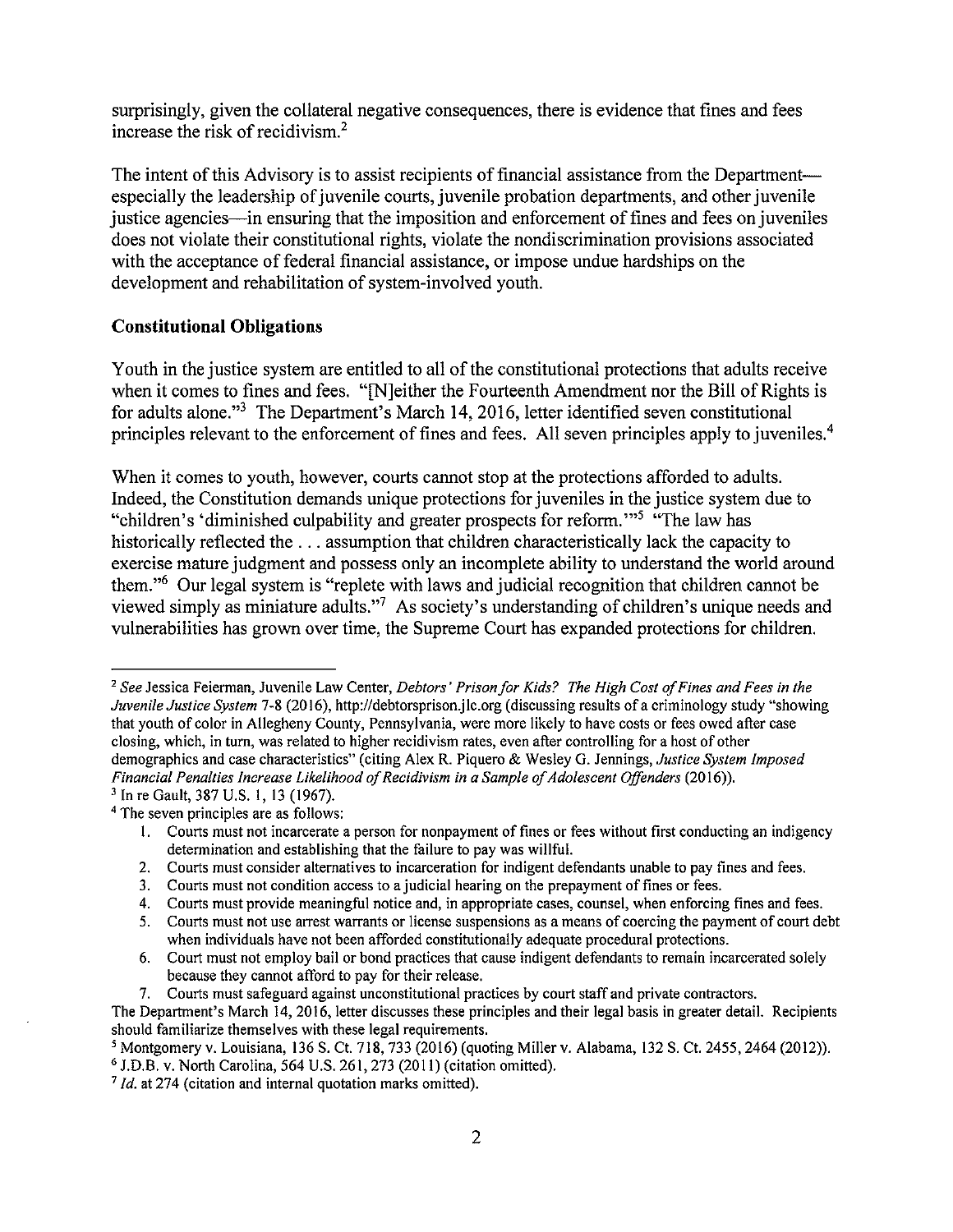In *Roper* v. *Simmons,* the Court deemed children ineligible for the death penalty because of their "lack of maturity and an underdeveloped sense of responsibility," their vulnerability "to negative influences and outside pressures," and their "more transitory, less fixed" personalities.<sup>8</sup> Five years later when the Court struck down life-without-parole sentences for juveniles who committed non-homicide offenses in *Graham* v. *Florida,* the Court noted that scientific research "continue<sup>[s]</sup> to show fundamental differences between juvenile and adult minds."<sup>9</sup> Accordingly, as in virtually every other context, the justice system, with respect to fines and fees, must recognize and protect the special vulnerabilities of children.

#### **Statutory Civil Rights Obligations for Recipients of Department Financial Assistance**

Federal statutes protect the rights of beneficiaries in federally assisted programs, including young people who receive services from Department-funded juvenile courts and other agencies in the juvenile justice system. Recipients of financial assistance from the OJP, the COPS Office, and the OVW must comply with the following federal cross-cutting statutes that apply to all recipients of federal financial assistance:

- Title VI of the Civil Rights Act of 1964 (Title VI), as amended, and its implementing regulations;<sup>10</sup>
- Title IX of the Education Amendments of 1972 (Title IX), as amended, and its implementing regulations;  $11$
- Section 504 of the Rehabilitation Act of 1973, as amended, and its implementing regulations;<sup>12</sup> and
- The Age Discrimination Act of 1975, as amended, and its implementing regulations). <sup>13</sup>

Depending on the legislative source of authorized funding from the Department, recipients of financial assistance from the OJP, the COPS Office, and the OVW may also need to comply with the nondiscrimination provisions in the following DOJ program statutes:

- The Omnibus Crime Control and Safe Streets Act of 1968 (Safe Streets Act), as amended, and its implementing regulations; <sup>14</sup>
- The Juvenile Justice and Delinquency Prevention Act of 1974 (JJDPA), as amended, and its implementing regulations; 15

<sup>8 543</sup> U.S. 551, 569-70 (2005) (citations omitted).

<sup>9 560</sup> U.S. 48, 68 (2010); *see also Montgomery,* 136 S. Ct. at 734 (noting that "the distinctive attributes of youth" should have some bearing on the punishment that children receive); *J.D.B.,* 564 U.S. at 277 (holding that children must be given special consideration in the context of *Miranda* waivers because "[a] child's age is far more than a chronological fact").

<sup>10 42</sup> U.S.C. § 2000d (2012); 28 C.F.R. pt. 42, subpts. C & D (2016).

<sup>11</sup> 20 U.S.C. § 1681; 28 C.F.R. pt. 42, subpt. D & §§ 54.105, .125(a), .605.

<sup>12 42</sup> U.S.C. § 793; 28 C.F.R. pt. 42, subpt. G.

<sup>13 42</sup> U.S.C. § 6102; 28 C.F.R. pt. 42, subpt. I.

<sup>14</sup> 42 U.S.C. § 3789d; 28 C.F.R. pt. 42, subpt. D.

<sup>&</sup>lt;sup>15</sup> 42 U.S.C. § 5672(b); 28 C.F.R. § 31.202(b)(3), (4) & pt. 42, subpt. D.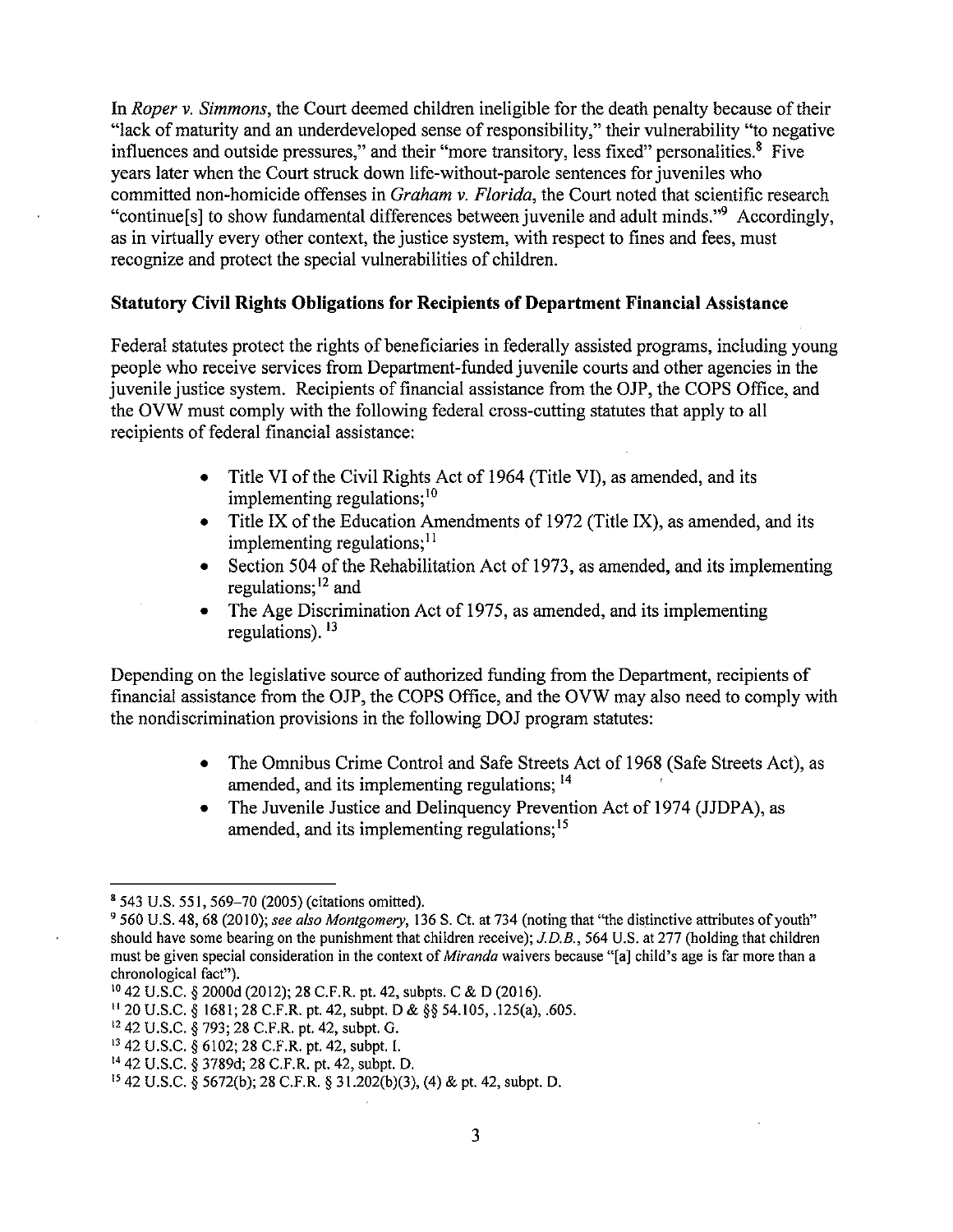- The Victims of Crime Act of 1984 (VOCA), as amended, and its implementing regulations; 16 and
- The Violence Against Women Act of 1994 (VAWA), as amended.<sup>17</sup>

Collectively, in addition to other protections, the federal cross-cutting statutes and the Department's program statutes prohibit discrimination in the delivery of services or benefits based on race, color, national origin, sex, religion, disability, sexual orientation, or gender identity. Title VI and the other federal civil rights statutes applicable to Department recipients prohibit not only intentional discrimination but also discrimination resulting from a neutral policy that adversely impacts a protected class, such as people of a particular race or national origin. 18

The analysis of disparate-impact discrimination claims under Title VI follows the same burdenshifting scheme for employment discrimination claims under Title VII of the Civil Rights Act of  $1964<sup>19</sup>$  A discrimination claim based on adverse impact ordinarily relies on statistical data showing that the neutral policy of a federally funded service provider has a significantly negative effect on a protected class in comparison to another similarly situated group.<sup>20</sup> Despite the disparate impact on the protected class, the funded service provider may nonetheless legally retain the challenged policy if it can present a substantial legitimate justification for the policy.<sup>21</sup> Even if the recipient can meet this requirement, it may still run afoul of Title VI and other related federal statutes, if"there exists a comparably effective alternative practice which would result in less disproportionality, or ... the [recipient's] proffered justification is a pretext for discrimination. $"22"$ 

Recent investigative findings by the Department, as well as a number of comprehensive surveys, underscore state and local courts' and juvenile justice systems' responsibility to review data related to the assessment of fines and fees to ensure that they are providing nondiscriminatory services to juveniles and their families. The Department's investigation of the Ferguson Police Department in St. Louis County, Missouri, concluded that the local practices of levying fines and fees on adults had an unlawful discriminatory impact on African Americans.23 Following a lengthy investigation, the Department similarly found in its review of the St. Louis County Family Court that, "compared to national data, Black children in St. Louis County have a higher

<sup>&</sup>lt;sup>16</sup> 42 U.S.C. § 10604(e); Victims of Crime Act Victim Assistance Program, 81 Fed. Reg. 44,515, 44,532 (July 8, 2016) (to be codified at 28 C.F.R. § 94.114).

<sup>17 42</sup> U.S.C. § 13925(b)(l3).

<sup>&</sup>lt;sup>18</sup> See 28 C.F.R. §§ 42.104(b)(2), .203(e), .710(a); *see also* Alexander v. Sandoval, 532 U.S. 275, 281–82 (2001); *see generally* U.S. DEP'T OF JUSTICE, TITLE VI LEGAL MANUAL (Jan. 11, 2011), http://go.usa.gov/x9QPC (updated sections available at http://go.usa.gov/x9OOf).

<sup>19</sup> See, *e.g.,* N.Y. Urban League, Inc. v. New York, 71 F.3d 1031, 1036 (2dCir. 1995).

<sup>&</sup>lt;sup>20</sup> Ga. State Conf. of Branches of NAACP v. Georgia, 775 F.2d 1403, 1417 (11th Cir. 1985).

 $^{21}$  *Id.* 

<sup>22</sup> Elston v. Talladega Cty. Bd. of Educ., 997 F.2d 1394, 1407 (I Ith Cir. 1993).

<sup>&</sup>lt;sup>23</sup> CIVIL RIGHTS DIV., U.S. DEP'T OF JUSTICE, INVESTIGATION OF FERGUSON POLICE DEP'T (Mar. 4, 2015). http://go.usa.gov/x9CJF.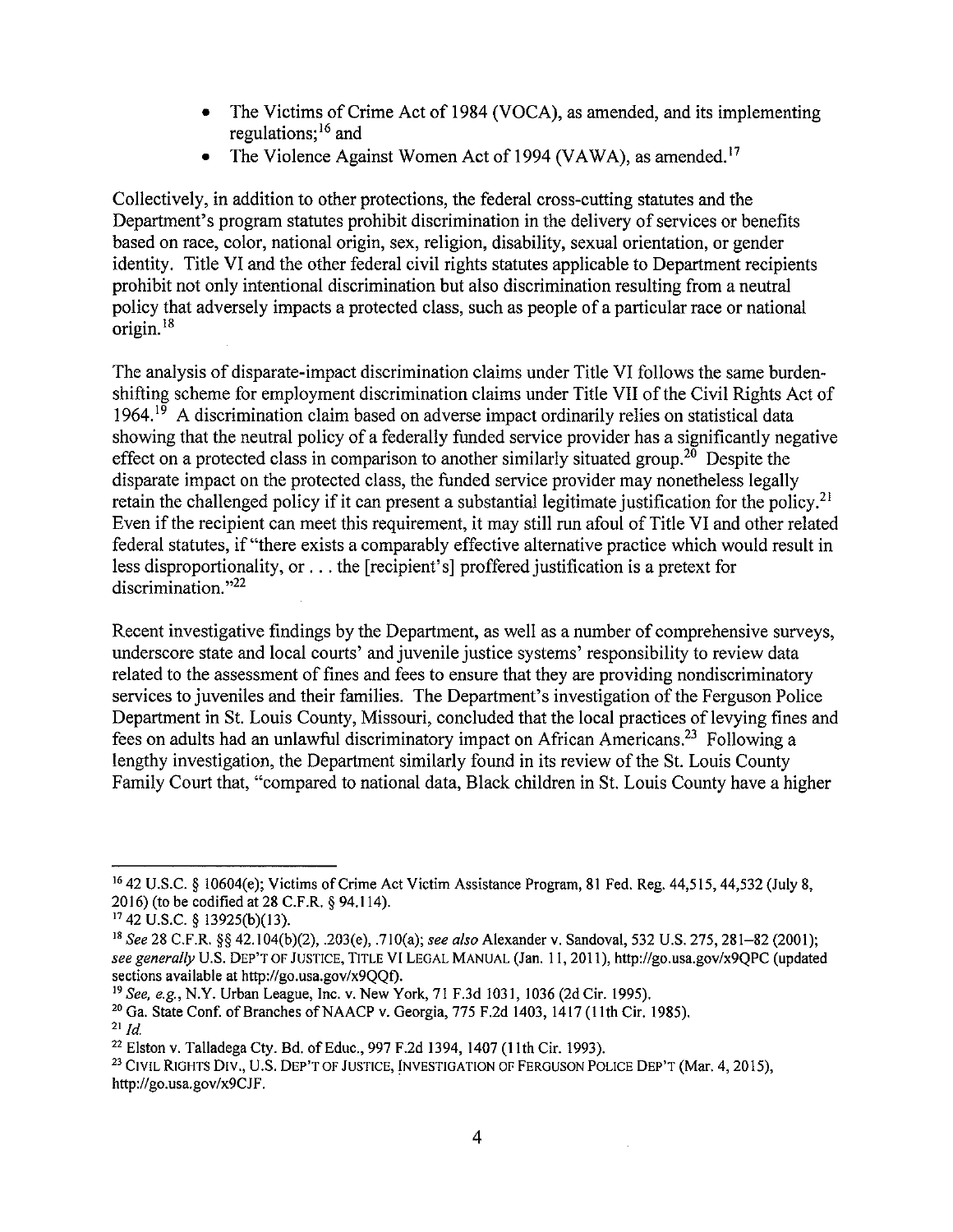rate of disparity in every decision point in the juvenile justice system."<sup>24</sup> The Policy Advocacy Clinic associated with the School of Law at the University of California at Berkeley analyzed data on the allocation of fines and fees on juveniles in Alameda County, California, and found that African American youth were overrepresented at each step in the juvenile justice system, exposing them to significantly higher fees.<sup>25</sup> These findings suggest that courts and other entities receiving financial assistance from the Department should carefully consider whether their collection of fines and fees from juveniles may have an unlawful discriminatory effect based on race or another protected class.

#### **Enforcement and Technical Assistance**

The Department is committed to protecting the rights of youth in the juvenile justice system, and it has a range of options at its disposal to do so, including the administrative process, litigation, and technical assistance.

Through the regulatory administrative process, the OCR has principal responsibility within the Department for enforcing Title VI and related federal civil rights statutes that apply to recipients of financial assistance from the OJP, the COPS Office, and the OVW. The OCR has the authority to investigate administrative complaints alleging that Department-funded courts and other agencies in the juvenile justice system are unlawfully discriminating against youth of a protected class who have been adversely affected by the assessment of fines or fees.<sup>26</sup> The OCR may also independently initiate compliance reviews (i.e., investigative audits) of Departmentfunded agencies to determine whether their administration of juvenile fines or fees may violate applicable federal civil rights laws.<sup>27</sup> Significantly, the implementing regulations for the Safe Streets Act, which the OCR follows in enforcing not only the Safe Streets Act but also Title VI, Title IX, the JJDPA, VOCA, and VAWA,<sup>28</sup> also contain a provision that defines prohibited discrimination in reference to constitutional standards: a recipient of financial assistance from the Department may not "deny any individual the rights guaranteed by the Constitution to all persons."<sup>29</sup> If the OCR finds evidence of a violation, it works with the funded agency to achieve

<sup>&</sup>lt;sup>24</sup> CIVIL RIGHTS DIV., U.S. DEP'T OF JUSTICE, INVESTIGATION OF THE ST. LOUIS CTY. FAMILY CTS., ST. LOUIS, MO. 39 (July 31, 2015), http://go.usa.gov/x9CJe; *see also* Katherine Beckett, Alexes Harris & Heather Evans, Washington State Minority & Justice Coalition, *The Assessment and Consequences of Legal Financial Obligations* 

*in Washington State* (2008), *available at* 

http://faculty.washington.edu/kbeckett/Legal%20Financial%20Obligations.pdf (concluding that "convictions") involving Hispanic defendants are associated with significantly higher fees and fines than those involving white defendants, even after controlling for relevant legal factors").

<sup>25</sup> Jeffrey Selbin & Stephanie Campos, *High Pain, No Gain: How Juvenile Administrative Fees Harm Low-Income Families in Alameda County, California* (Mar. 2016), http://ssm.com/abstract-2738710; *see also* note 2, *supra.*  26 *See, e.g.,* 28 C.F.R. § 42.205.

<sup>27</sup>*Id.* § 42.206.

<sup>&</sup>lt;sup>28</sup> 42 U.S.C. § 13925(b)(13)(C) (implementing enforcement of VAWA's nondiscrimination provisions in accordance with the Safe Streets Act); 28 C.F.R. § 42.201(a) (implementing the Safe Streets Act, Title VI, Title IX, and the JJDPA); Victims of Crime Act Victim Assistance Program, 81 Fed. Reg. 44,515, 44,532 (July 8, 2016) (to be codified at 28 C.F.R. § 94.114) (implementing VOCA's nondiscrimination provisions in accordance with 28 C.F.R. pt. 42 and OCR guidance).

 $29$  28 C.F.R. § 42.203(b)(8).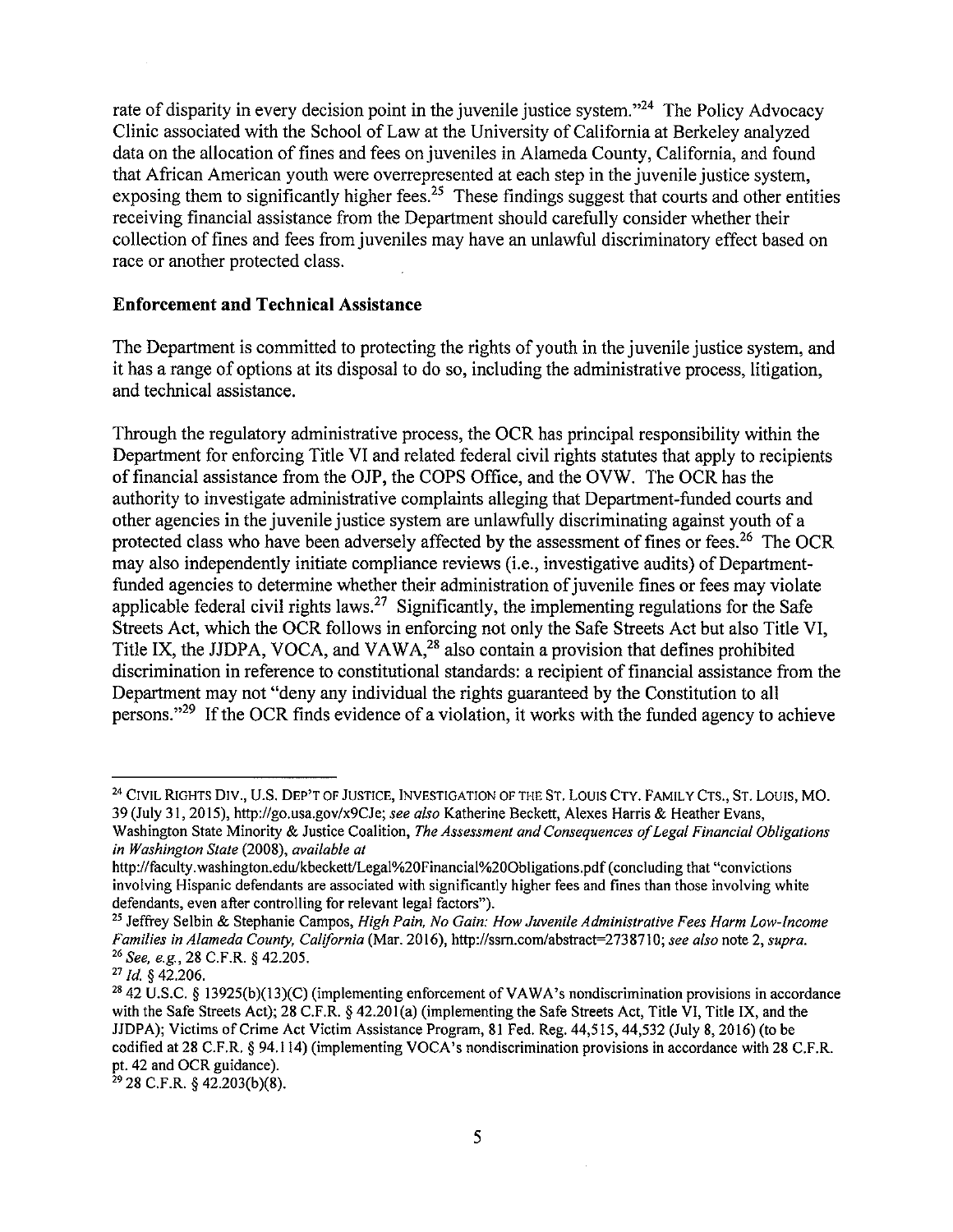voluntary compliance.<sup>30</sup> If negotiations for voluntary compliance fail, however, the OCR may seek the suspension or termination of the Department's financial assistance.<sup>31</sup>

The Department also has litigation authority to enforce the rights of juveniles in the justice system pursuant to the Violent Crime Control and Law Enforcement Act of 1994.<sup>32</sup> Through this statute, the Department is currently enforcing the rights of juveniles through a comprehensive settlement<sup>33</sup> with Shelby County, Tennessee, following findings of serious and systemic failures in the juvenile court that violated the due process and equal protection rights of juvenile respondents.<sup>34</sup> Similarly, the Department is enforcing the rights of juveniles in St. Louis County Family Court<sup>35</sup> after finding systemic violations of children's rights under the Due Process and Equal Protection Clauses.<sup>36</sup> In 2015, the Department's Civil Rights Division, the ATJ, and the U.S. Attorney for the Middle District of Georgia filed a Statement of Interest in the case *N.P. v. State of Georgia*, a class action seeking to vindicate juveniles' constitutional right to counsel in delinquency proceedings.<sup>37</sup> The OJP and the other DOJ grantmaking components also have discretion to refer administrative investigations, which might include matters alleging disparate impact discrimination resulting from the imposition of fines and fees, to the Civil Rights Division for litigation.<sup>38</sup>

The Department also has resources that are available to juvenile courts and juvenile justice agencies to help them comply with their constitutional and statutory civil rights obligations. In addition to the technical assistance that the OCR routinely provides to DOJ recipients, the OJP's Office of Juvenile Justice and Delinquency Prevention works "to develop and implement effective and coordinated prevention and intervention programs and to improve the juvenile justice system so that it protects public safety, holds justice-involved youth appropriately accountable, and provides treatment and rehabilitative services tailored to the needs of juveniles

It shall be unlawful for any governmental authority, or any agent thereof, or any person acting on behalf of a governmental authority, to engage in a pattern or practice of conduct by ... employees of any governmental agency with responsibility for the administration of juvenile justice or the incarceration of juveniles that deprives persons of rights, privileges, or immunities secured or protected by the Constitution or laws of the United States.

42 U.S.C. § 1414 l(a). lfthe Department finds a "pattern or practice" of constitutional violations in a juvenile justice system, the attorney general can file a lawsuit seeking "appropriate equitable and declaratory relief to eliminate the pattern or practice." *Id.* § 14141 (b).

<sup>33</sup> CIVIL RIGHTS DIV., U.S. DEP'T OF JUSTICE, MEM. OF AGREEMENT REGARDING THE JUV. CTS. OF MEMPHIS & SHELBY CTYS. (Dec. 17, 2012), http://go.usa.gov/x9nfa.

<sup>34</sup> CIVIL RIGHTS DIV., U.S. DEP'T OF JUSTICE, INVESTIGATION OF THE SHELBY CTY. JUVENILE CT. 1 (Apr. 26, 2012). http://go.usa.gov/x9nfT.

<sup>35</sup> CIVIL RIGHTS DIV., U.S. DEP'T OF JUSTICE, MEM. OF AGREEMENT BETWEEN THE UNITED STATES DEP'T OF JUSTICE AND THE ST. LOUIS FAMILY CT. (Dec. 14, 2016), http://go.usa.gov/x9nfb.

<sup>36</sup> INVESTIGATION OF THE ST. LOUIS CTY. FAMILY CT., note 24, *supra*.

<sup>37</sup>No. 2014-CV-241025 (Fulton Cty. Super. Ct., filed Jan. 7, 2014), *available at* http://go.usa.gov/x9CJv.  $38$  28 C.F.R. §§ 42.108(d)(1), .215(a).

<sup>30</sup>*Id.* §§ 42.205(c)(3)(iii), .206(e)(3).

<sup>31</sup> *Id.§§* 42.210, .212(b)(l)(ii).

<sup>32</sup> The statute provides, *inter alia,* as follows: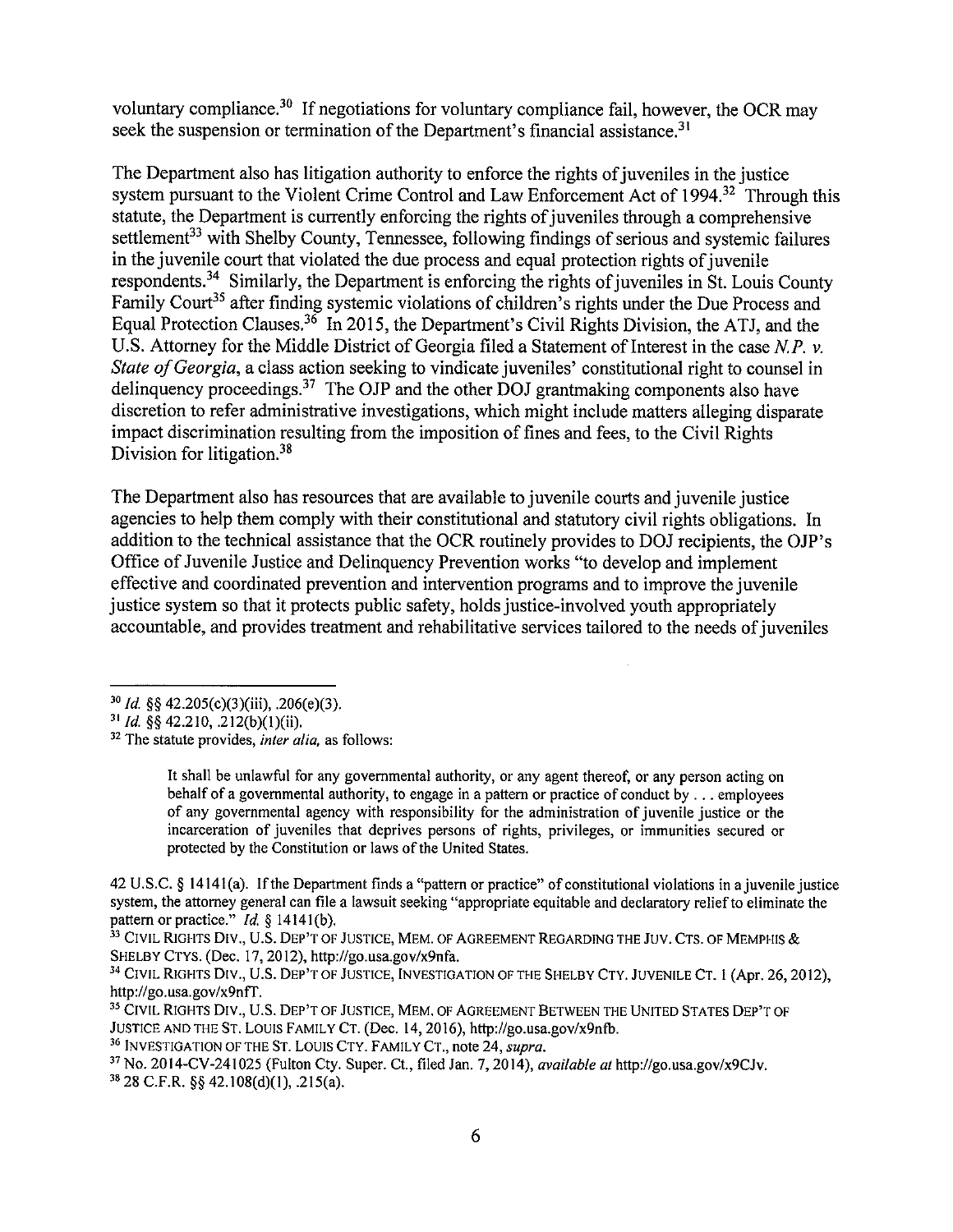and their families."39 OJP's Diagnostic Center also provides customized technical assistance resources to local community leaders, providing access to relevant data and experienced subjectmatter experts to help communities develop the capacity to address emerging public safety and criminal justice issues, including matters related to juvenile justice.<sup>40</sup>

#### **Recommendations to Recipients on Assessing Fines and Fees Involving Juveniles**

Because children in the juvenile justice system are particularly vulnerable, they warrant special protections in regard to the imposition of fines and fees. Mindful of the needs of young people, the ATJ and the OCR offer five recommendations to Department-funded juvenile courts and juvenile justice agencies based on the principles articulated in the Department's March 14, 2016, letter.

1. Juvenile justice agencies should presume that young people are unable to pay fines and fees and only impose them after an affirmative showing of ability to pay.

Young people typically have no meaningful resources of their own. For this reason, the Department's comprehensive settlement with Shelby County, Tennessee, involving its juvenile court includes the acknowledged presumption that children are indigent for the purposes of appointing counsel and setting bond.<sup>41</sup> Pennsylvania, Louisiana, and North Carolina likewise presume that all children are eligible for the appointment of counsel.42

The juvenile justice system should also presume that children are unable to pay fines and fees. Absent an affirmative showing of the ability to pay, imposing fines and fees will serve no useful purpose. Instead, assessing these costs may force juveniles into a cycle of further involvement with the justice system and have collateral consequences that inhibit rather than advance rehabilitation.

Presuming that children are unable to afford fines and fees will also help juvenile courts and other juvenile justice agencies comply with their legal obligations. Iffines and fees are only imposed on those rare children who are able to afford them, courts and other agencies are far less likely to enforce fines and fees in a way that punishes children for their poverty in violation of the Fourteenth Amendment. In addition, because of the well-documented correlations between poverty and race in the juvenile justice system,<sup>43</sup> conditioning the imposition of fines and fees on a demonstrated ability to afford them may also reduce the chances that the imposition or

J.

43 Annie E. Casey Foundation, *Race Matters: Unequal Opportunities for Juvenile Justice* (2006),

<sup>39</sup> Vision & Mission, OJJDP, http://go.usa.gov/x9nfW (last visited Jan. 9, 2017).

<sup>40</sup> About Us, OJP Diagnostic Ctr., https://www.ojpdiagnosticcenter.org/about (last visited Jan. 9, 2017); *see generally* OJP Diagnostic Ctr, Resource Guide: Reforming the Assessment and Enforcement of Fines and Fees, http:://go.usa.gov/x9QQR (last visited Jan. 10, 2017).

<sup>41</sup> MEM. OF AGREEMENT BETWEEN THE UNITED STATES DEP'T OF JUSTICE AND THE ST. LOUIS FAMILY CT. note 35, *supra.* 

 $42$  See 42 PA. CONS. STAT. ANN. § 6337.1; LA. CHILD. CODE ANN. art. 320(A), 848; N.C. GEN. STAT. ANN. §§ 7B-2000(b), 7A-450.l, 7A.450.3.

http://www.aecf.org/m/resourcedoc/aecf-RACEMA TTERSjuvenilejustice-2006. pdf ( noting correlations between race and poverty in juvenile and adult justice systems).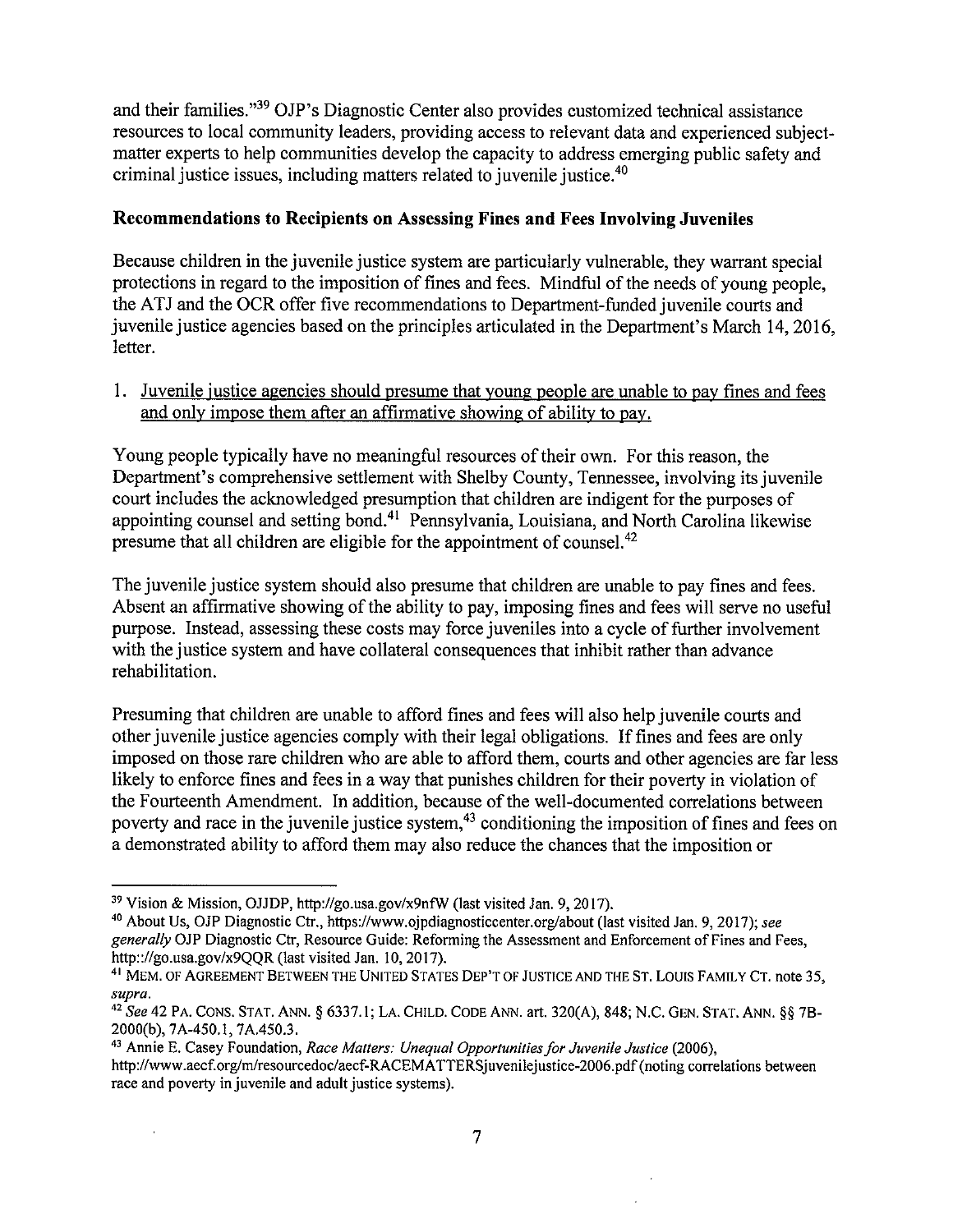enforcement of fines and fees will have a disparate racial impact on beneficiaries of federally assisted programs in violation of Title VI, the Safe Streets Act, and other related statutes.

2. Before juvenile justice agencies punish youth for failing to pay fines and fees, they must first determine ability to pay, considering factors particularly applicable to youth.

As emphasized repeatedly in the Department's March 14, 2016, letter, courts must not incarcerate people solely because they are unable to pay fines or fees, because doing so violates their rights to equal protection and due process.<sup>44</sup> The Constitution requires that before punishing someone for failing to pay a fine or fee, a court must inquire into the individual's ability to pay.<sup>45</sup>

When the person who has failed to pay a fine or fee is a child, courts should consider the unique circumstances that inhibit the child's ability to pay. As noted above, children are presumptively unable to pay fines and fees, and, of course, young children cannot legally work. Requiring a teenager to work to pay fines and fees is often counterproductive: there are often negative consequences resulting from missing school to work, and there are also negative consequences resulting from missing work to attend school. Juveniles often lack their own means of transportation, which can make getting and keeping a job difficult. Many states restrict work for those under eighteen and limit their ability to enter into contracts. Finally, and most importantly, juveniles under probation or in a diversion or other program will likely find it extremely difficult to fulfill simultaneously the obligations related to their probation or program, school, and a job.

An ability-to-pay inquiry that recognizes the unique characteristics of children will help to ensure that juvenile courts and other juvenile justice agencies do not punish children for their poverty in violation of the Constitution and may also prevent the kind of disparate racial impact that may violate Title VI, the Safe Streets Act, and other related statutes.

3. Juvenile justice agencies should not condition entry into a diversion program or another alternative to adjudication on the payment of a fee if the youth or the youth's family is unable to pay the fee.

Due process and equal protection plainly prohibit juvenile courts and other juvenile justice agencies from treating two similarly situated children differently based solely on their economic status or the economic status of their parents.<sup>46</sup> Yet across the country, diversion programs or other alternatives to adjudication or detention for youth are accessible only to those who can afford the required fees. Such practices result in what the Constitution forbids: the incarceration

<sup>44</sup> Bearden v. Georgia, 461 U.S. 660,671 (1983). 45 *E.g.,* Turner v. Rogers, 131 S. Ct. 2507, 2518-19 (2011) (court violates due process when it finds a parent in civil contempt and jails the parent for failure to pay child support, without first inquiring into the parent's ability to pay). 46 Bearden, 461 U.S. at 671; Griffin v. Illinois, 351 U.S. 12, 24 (I 956)(holding that the Fourteenth Amendment prohibits denial ofright to appeal based on inability to pay fee); M.L.B. v. S.L.J., 519 U.S. 102, 124 (1996) (holding that indigent person could not be denied appeal of decision terminating parental rights based on inability to pay court costs); Boddie v. Connecticut, 401 U.S. 371, 382-83 (1971) (holding that married couple's divorce could not be denied based on inability to pay court costs).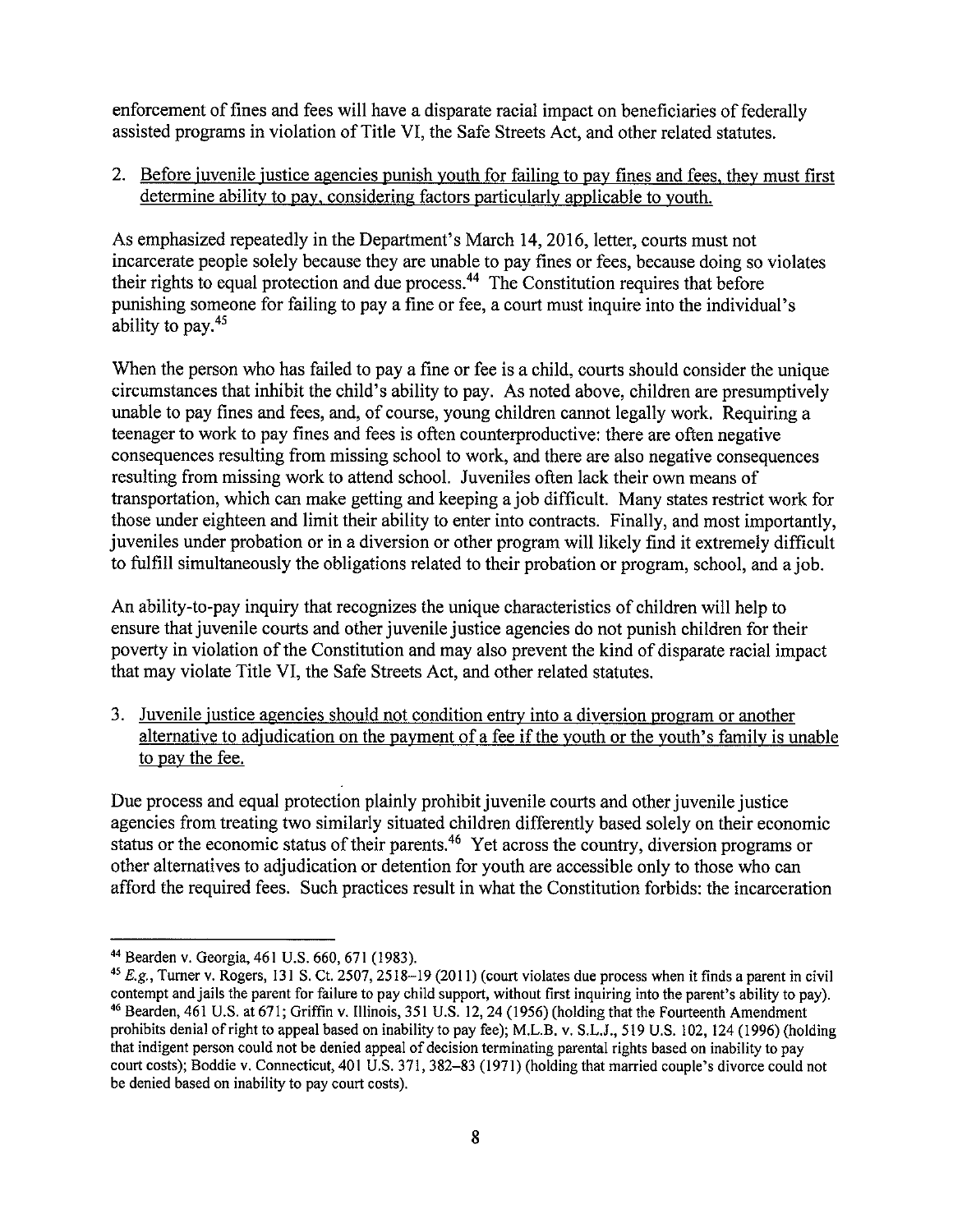or punishment of children based solely on poverty.47 Conditioning diversion and other alternatives to formal adjudication or detention on ability to pay also means that the negative consequences of adjudication and detention fall more heavily on children living in poverty. Formal adjudication and a juvenile record can prevent youth from pursuing educational opportunities, participating in school-related activities, living in subsidized housing, obtaining employment, and even obtaining a driver's license,<sup>48</sup> while detention separates youth from positive influences like family and school and increases the risk of recidivism.<sup>49</sup> In addition, if a disproportionate number of children who are unable to pay for diversion are also minorities.<sup>50</sup> making diversion programs available to all regardless of financial resources may help to prevent disparate racial impacts that could violate Title VI, the Safe Streets Act, and other related statutes. For these reasons, juvenile courts and juvenile justice agencies should not deny access to diversion programs and other alternatives to adjudication solely based on inability to pay the fees associated with the programs. 51

4. Juvenile justice agencies should collect data on race, national origin, sex, and disability to determine whether the imposition of fines and fees has an unlawful disparate impact on juveniles or their families.

Juvenile justice agencies should collect and analyze demographic data related to the imposition of fines and fees on juveniles to assess compliance with the nondiscrimination requirements that accompany acceptance of Department financial assistance. Establishing data-collection and maintenance procedures are critical mechanisms for evaluating the impact that fines and fees may have on a protected class over a period of time. Regular analysis of the relevant data would allow recipients to take affirmative measures to identify and eliminate discrimination.

In tandem with gathering information on the national origin of beneficiaries, Department-funded juvenile justice agencies should also collect data on the primary languages spoken by the children and their families involved with the juvenile justice system. The data will allow funded entities to determine, consistent with the Department's language-access guidance for recipients on complying with Title VI, whether they are taking reasonable steps to provide limited English proficient (LEP) youth and LEP families meaningful access to the services that the recipient offers.<sup>52</sup> If a funded entity decides to translate vital documents into the commonly encountered

<sup>52</sup> Dep't of Justice, Guidance to Federal Financial Assistance Recipients Regarding Title VI Prohibition Against National Origin Discrimination Affecting Limited English Proficient Persons, 67 Fed. Reg. 41,455 (June 18, 2002).

<sup>47</sup> Bearden, 461 U.S. at 671; Tate v. Short, 401 U.S. 395,398 (1971); Williams v. Illinois, 399 U.S.235, 241-42 (1970).

<sup>&</sup>lt;sup>48</sup> Collateral consequences of adjudications of delinquency vary based on state laws. For some examples, see the resources collected on the National Juvenile Defender Center (NJDC) website. Collateral Consequences, NJDC, http://njdc.info/collateral-consequences/ (last visited Dec. 23, 2016).

 $^{49}$  See James Austin  $\emph{et}$  al., OJJDP, Alternatives to the Secure Detention and Confinement of Juvenile OFFENDERS 2-3 (Sept. 2005), *available at* http://go.usa.gov/x9n7E.

*<sup>50</sup>*See, e.g., Alex R. Piquero & Wesley G. Jennings, *Justice System Imposed Financial Penalties Increase Likelihood ofRecidivism in a Sample ofAdolescent Offenders* 29 (2016) (noting, in study ofAllegheny County, Pennsylvania, "that Non-Whites were more likely to still owe costs and restitution upon case closing").

<sup>&</sup>lt;sup>51</sup> Aside from barring access to diversion programs and other alternatives to adjudication, the inability to pay should also not result in harsher consequences at any stage of a young person's interaction with the juvenile justice system, including access to rehabilitative services or the length of probation.